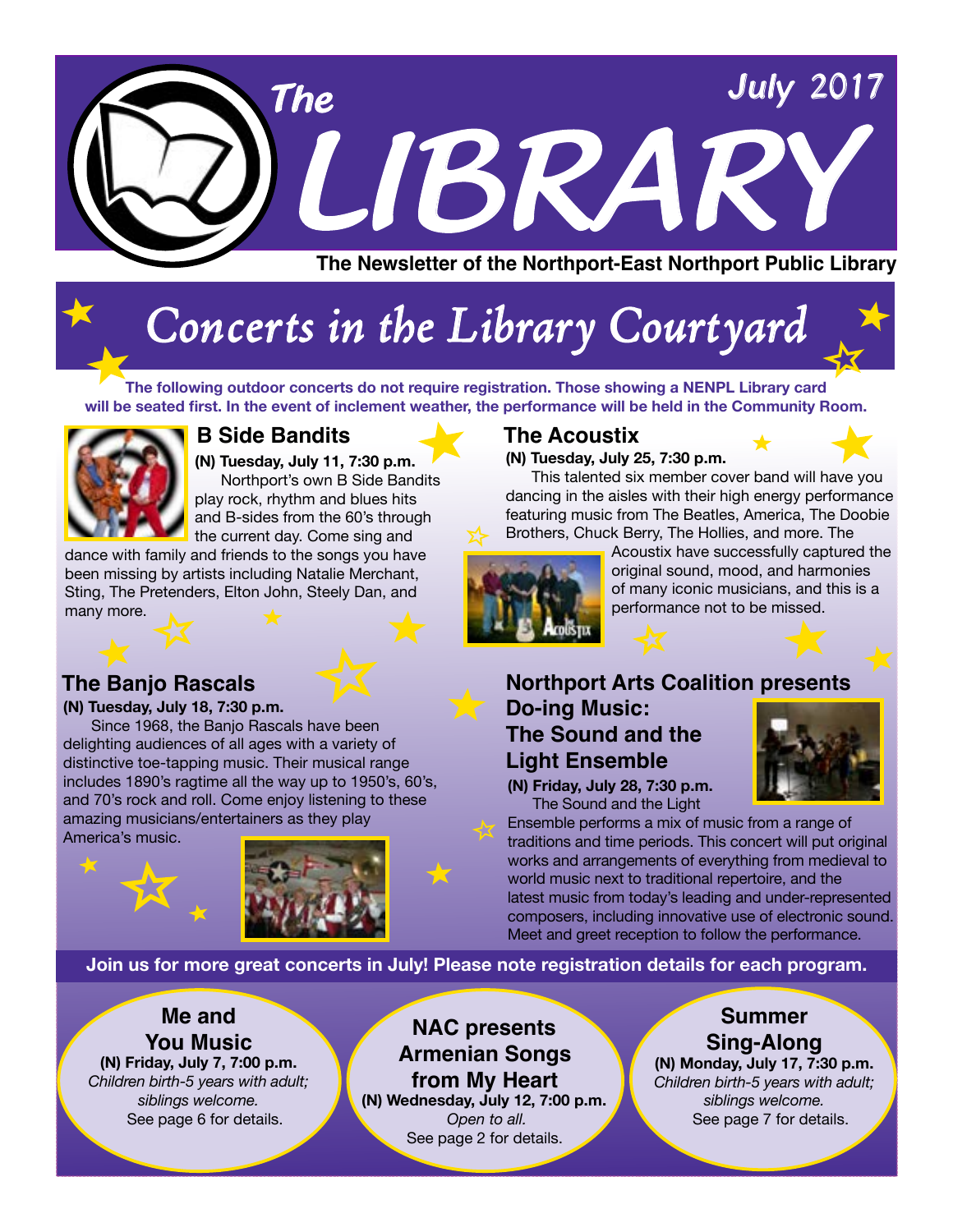#### **Veterans Book Club**

Share your reading enjoyment with fellow veterans. Using the nationally recognized Next Chapter Book Club model, a trained facilitator from Literacy Nassau will help foster understanding, community, and camaraderie. To participate, pick up a form at the Reference Desk at either library.

#### **Next Chapter Book Club**

The Next Chapter Book Club provides a rewarding learning program for adults 18 years and older with developmental disabilities in a relaxed, community setting while forming friendships through reading and talking about books. Members will be supported by a trained literacy specialist from Literacy Nassau. To participate, pick up a form at the Reference Desk at either library.



- 3 -



#### **ESL for Adults, Let's Talk: English Conversation, and Quick Reads**

#### **Novel Ideas, Page Turners, Short Story Central, and Truth Be Told These groups will return in the fall.**

**English Language Learning**

## **FOR ADULTS**

**These groups will return in September.**

- Read a book in any format—print, eBook, or audiobook.
- Fill out a "Summer Reading Club" form, which includes
- the title, author, and your brief review of the book. Submit your "Summer Reading Club" form at the Reference
- Desk or online. Each form you submit entitles you to one raffle ticket.
- When the Summer Reading Club ends, a drawing will be held for a Grand Prize.

#### **Organize Your Windows 10 Computer On**

## **Adult Summer Reading Club June 19-August 5**

#### Open<br>to all **to all SeniorNet: Google—**

*Open to NENPL cardholders 18 or older*

#### **How do I participate?**

#### **(EN) Wednesday, July 12, 7:00 p.m.**

 In this lecture and demonstration class, learn how to create a free Craigslist account, search for items and services, list items and services for sale, and more. Online safety tips will be emphasized.

#### **(N) Thursday, July 27, 7:00 p.m.**

This class provides an understanding of the Windows 10 file management structure. Learn how to create, copy, move, and delete folders and files. Understand the Windows desktop, create shortcuts, work with backgrounds, the Recycle Bin, and more. Prerequisite: basic computer knowledge. Registration begins July 13. [\(NENC210\)](http://alpha1.suffolk.lib.ny.us/record%3Dg1071120~S43)

Take in the sights and sounds of New York City with reduced-rate group tickets on the Long Island Rail Road. You will meet a Library staff member at the station house at 8:55 a.m. (transfer at Huntington). Your return ticket is good on any Northport-bound train that leaves Penn Station before midnight. **Register in person at either building beginning July 1**. Tickets are limited. A non-refundable \$12 fee (cash or check payable to The Friends of the Library) is due at the time of registration. [\(NENA666](http://alpha1.suffolk.lib.ny.us/record%3Dg1074109~S43))

## $\left(\begin{smallmatrix} \mathbf{C} & \mathbf{D} & \mathbf{D} & \mathbf{D} & \mathbf{D} & \mathbf{D} & \mathbf{D} & \mathbf{D} & \mathbf{D} & \mathbf{D} & \mathbf{D} & \mathbf{D} & \mathbf{D} & \mathbf{D} & \mathbf{D} & \mathbf{D} & \mathbf{D} & \mathbf{D} & \mathbf{D} & \mathbf{D} & \mathbf{D} & \mathbf{D} & \mathbf{D} & \mathbf{D} & \mathbf{D} & \mathbf{D} & \mathbf{D} & \mathbf{D} & \mathbf{D} & \mathbf{D} & \mathbf$

Apple-certified trainer John Budacovich will answer any questions you have regarding your iPad and iPhone. Key features of the Apple operating system will be discussed. Bring your device and your questions.

#### **(N) Thursday, August 10, 7:00 p.m. Open to all iPad & iPhone: Questions & Answers**

#### **Introduction to Craigslist Open to all**

 Google's search engine is widely used to find information online. However, Google also offers services and information far beyond its search function. Join us for a demonstration of the various Google services. Topics include maps, video, Google Docs, Google Translate, and Google Arts & Culture.

#### **(EN) Thursday, July 20, 2:00 p.m. More than Just a Search Engine**

#### **open Joseph P. Dwyer Veterans Peer Support Project**



#### **Friday Movies**

#### *Table 19*

#### **Fridays, (N) July 21 and (EN) July 28, 2:00 p.m.**

After being unceremoniously dumped by the best man, maid of honor Eloise decides to attend the wedding anyway. She finds herself seated with five fellow unwanted guests at the dreaded Table 19. Rated PG-13. 87 min.



*(Closed captioning will be displayed)*

#### *The Last Word*

#### **Fridays, (N) July 7 and (EN) July 14, 2:00 p.m.**

Harriet is a retired businesswoman who tries to control everything around her. When she decides to write her own obituary, a young journalist takes up the task of finding out the truth resulting in a life-altering friendship. Rated R. 108 min.

> Join Cinema Arts Centre co-director Dylan Skolnick to discuss *A United Kingdom*. This film is the story of King Seretse Khama of Botswana and how his loving but controversial marriage to a British white woman, Ruth Williams, put his kingdom into political and diplomatic turmoil. Rated PG-13. 111 minutes.

#### **(N) Wednesday, July 26, 6:30 p.m. Open to all Cinema at the Library**



#### **Morthport Arts Coalition presents Armenian Songs from My Heart**

 Gene Kelly states that "the history of dance film begins with Fred Astaire." Astaire's influence extends beyond film and television to classical dancers and choreographers. Highly regarded by his colleagues, he was never anything less than elegant. This talk by lecturer Marc Courtade will feature many film clips that show the genius of Fred Astaire.

#### **(N) Monday, July 3, 2:00 p.m. to all Elegance: Fred Astaire**



#### **On-Your-Own Train Trip to New York City**

**Saturday, July 22, 9:18 a.m., departure from Northport Station. Round trip: \$12 per person**

#### **(EN) Wednesday, July 5, 7:00 p.m.**

 Marshall Brown, cofounder and president of the nonprofit Save the Great South Bay, will be on hand to present a lecture on Long Island's water problems and the environmental dilemmas we are facing.

## **In the Northport Gallery:**

#### **(EN) Wednesday, July 5, 12:00-2:00 p.m.**

 The Joseph P. Dwyer Veterans Peer Support Project was created to assist veterans, service members, and their families to achieve and sustain personal health, wellness, and purpose. Stop by and speak with a peer mentor to learn about free programs and services for Long Island veterans of all eras.

#### **(N) Monday, July 10, 3:00 p.m.**

 In this relaxing art workshop, you will draw inspiration from the colorful, flowing beauty of ocean coral reefs. Artist Lauren Singer will be your guide as you create a layered seascape using frottage (rubbing techniques), resist, and watercolor. Registration begins July 1. [\(NENA667\)](http://alpha1.suffolk.lib.ny.us/record%3Dg1074090~S43)

#### **Mixed Media Coral Reef Scene**

## **Water Quality on Long Island Open to all**

#### **Open to all (N) Wednesday, July 19, 7:00 p.m. Route 25: Long Island's Route 66**

 Route 25 stretches from the very western part of Manhattan all the way to Orient Point at the far eastern tip of the North Fork. This iconic thoroughfare has had different names but one purpose: to stitch together the communities of Long Island and provide a direct route for commerce and town identity. Enjoy a multimedia tour presented by Eco-Photo Explorers.

#### **(N) Wednesday, July 12, 7:00 p.m.**

 Soprano Ruthann Turekian returns to share songs of love and country from her Armenian heritage. With a piano accompaniment by Daniel Ragone, she will feature works by Gomidas, Alemshah, Hekimian, Suni, Khachaturian, and Toshigian.

#### **(N) Monday, July 31, 7:00 p.m.**



 Local author Bill Bleyer will present his latest book which is the first complete history of the national landmark. Spanning from colonial times to the present, Mr. Bleyer's compre-

hensive narrative will be of interest to all who know and love the Fire Island Lighthouse. Books will be available for purchase and signing.

#### **(N) Mondays, August 7, 14, 21, 10:00 a.m.**

 Instructor and healing arts specialist Dorothy Mandrakos will guide you in this three-part class exploring the techniques of QiGong, yoga, and meditation. Please bring a mat and water bottle. Registration begins July 24. ([NENA668\)](http://alpha1.suffolk.lib.ny.us/record%3Dg1074107~S43)

#### **Open to all The Fire Island Lighthouse: Long Island's Welcoming Beacon**

#### **Fitness Fusion**

## **FOR ADULTS**

#### *Scales and Feathers:*

 Framed photographs by Chris Paparo showcasing Long Island's fish & birds.



#### **(N) Thursday, July 13, 7:00 p.m.**

 Long Island Council on Alcoholism and Drug Dependence, Inc. (LICADD) will conduct Narcan training for interested adults 18 years and older. This program is cosponsored by the Northport-East Northport Drug and Alcohol Taskforce. Registration begins July 1. [\(NENR118](http://alpha1.suffolk.lib.ny.us/record%3Dg1074247~S43))

**Friends** or the *Corthport-East Northp* 

## **Narcan Training**

**(EN) Wednesday, July 12, 10:00 a.m.-12:00 p.m.** ([NENA669\)](http://alpha1.suffolk.lib.ny.us/record%3Dg1074157~S43)

**(N) Tuesday, July 18, 9:30-11:30 a.m.**  ([NENA670\)](http://alpha1.suffolk.lib.ny.us/record%3Dg1074290~S43)

 A volunteer from the Health Insurance Information, Counseling, and Assistance Program (HIICAP) will answer questions about Medicare and supplementary insurance in a one-on-one appointment. Registration begins July 1.

#### **Medicare Counseling**

#### **Wednesday, July 5**

**(N) 9:30-10:30 a.m., and (EN) 11:00 a.m.-12:00 p.m.** A nurse from Visiting Nurse Service is available to provide a free blood pressure check.

#### **Defensive Driving**

*Please note: These courses promote safe driving and help participants maintain their driving skills. Check with your insurance company about the specific premium and point reductions available to you.*

**(EN) Saturday, July 15, 9:00 a.m.-3:00 p.m.** Applications are available at both library buildings beginning July 1. Fee: \$36

**Open to all**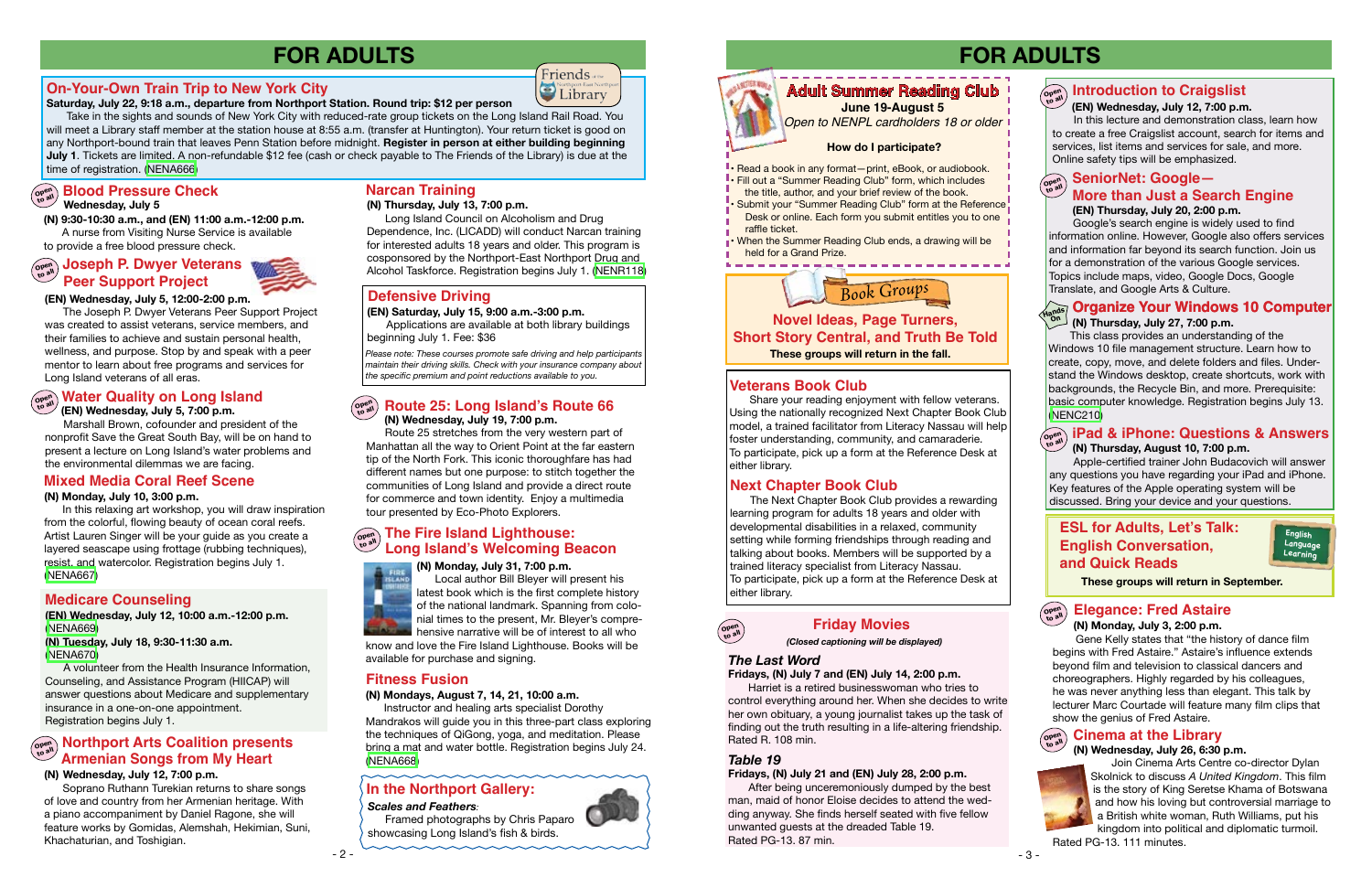#### **(N) Monday, July 24, 7:00-8:00 p.m.**

 Think you have what it takes to make three different pastry creations? Bring your talent and creativity to this program. [\(NENY131](http://alpha1.suffolk.lib.ny.us/record%3Dg1073582~S43))

> **(N) Tuesday, July 25, 3:30-5:00 p.m.**  Using glass, tile, shells, and mirrors, you will create a decorative stepping stone to display outdoors.<br>Stone to display outdoors. ([NENY132\)](http://alpha1.suffolk.lib.ny.us/record%3Dg1073583~S43)

**(N) Tuesday, July 25, 7:00-8:00 p.m.** 

Join us as we decorate beach stones and shells with Sharpie markers. Make inspirational stones, creative designs, comic faces . . . your choice! [\(NENY133](http://alpha1.suffolk.lib.ny.us/record%3Dg1073588~S43))

#### **(EN) Wednesday, July 26, 3:30-4:30 p.m.**

Make your own herb planter! We will be painting and designing personal herb planters. Come and distress to impress! [\(NENY134\)](http://alpha1.suffolk.lib.ny.us/record%3Dg1073593~S43)

#### **(EN) Thursday, July 27, 3:30-4:30 p.m.**

Get ready for summer and customize your own pair of white Wayfarer-style sunglasses using Sharpies and duct tape. ([NENY135](http://alpha1.suffolk.lib.ny.us/record%3Dg1073597~S43))

**(EN) Monday, July 31, 7:00-8:30 p.m.** Are you a creative writer who loves to write, share, and listen to stories? Find your voice and share your talent! ([NENY136\)](http://alpha1.suffolk.lib.ny.us/record%3Dg1073600~S43)

#### **Teen Summer Programs Registration 2**

## **FOR TEENS**

**(N) Tuesday, August 1, 7:00-8:00 p.m.** Learn the art of natural rhythm while participating in this interactive drum circle. ([NENY137\)](http://alpha1.suffolk.lib.ny.us/record%3Dg1073603~S43)

#### **Creative Pastry Wars**

#### **Mosaic Stepping Stone**



#### **Sharpie Shells and Stones**

#### **DIY Herb Planters**

#### **Custom Wayfarer-Style Sunglasses**

#### **Teen Writing Workshop**

#### **Teen Beat Drumming**

**Registration for the following teen summer programs begins Tuesday, July 11.**

**(N) Wednesday, August 2, 3:00-4:00 p.m.**

Use a blender to create a variety of delicious and nutritious smoothies. ([NENY138\)](http://alpha1.suffolk.lib.ny.us/record%3Dg1073607~S43)

#### **Summer Smoothies 2**

#### **(EN) Monday, August 7, 3:00-4:00 p.m.**

Have fun making a yummy quesadilla with the Baking Coach. Bring your appetite! [\(NENY140](http://alpha1.suffolk.lib.ny.us/record%3Dg1073611~S43))

#### **Veggie Quesadillas**

 $-4-$ 

#### **(EN) Thursday, August 3, 3:00-5:00 p.m.**

Learn the basics of computer language, code structure, and implementation. ([NENY139\)](http://alpha1.suffolk.lib.ny.us/record%3Dg1073608~S43)

#### **Introduction to Coding**

#### **Acoustic Open Mic Night**

#### **(N) Friday, July 21, 7:00-9:00 p.m.**

 Come and enjoy local talent during our teen open mic night. If you are entering **grades 9-12** and are interested in performing, please contact the Teen Services Department at (631) 261-6930 ext. 358 by July 5. This event is co-sponsored by YDA, your local community youth agency.

Summer is the time to read whatever you want, learn new skills, and have fun with friends. "Build a Better World" is our Teen Summer Reading Club and for each book review submitted, you will receive a raffle ticket to put toward one of our 12 prize baskets. All teens will receive a sport bag and water bottle upon completion of their first book review, and they may be picked up at the Northport Teen Center or East Northport Adult Reference Desk (while supplies last).



*Thank you to the Friends of the Library for generously sponsoring three Prize Baskets.*

• The Great Outdoors

- 
- Fun in the Sun Kawaii: Cute Stuff and More<br>• Geek Out! Best in Pop Culture Let's Play! Video and Board • Let's Play! Video and Board Games<br>• Spa/Beauty Package
- Get Creative! DIY Crafts Spa/Beauty Pack<br>• The Great Outdoors Sports and More
	-
- Hack It! Invention Kit 70mbie Apocalypse

**June 19-August 5 For students entering grades 6-12**

## *Build a Better World*



*Prize Basket Themes:* **Teen Summer Reading Club 2017**

• Choose an age-appropriate book to read.

• Obtain a "Read, Rate, and Raffle Form" in the Teen Centers

or at **www.nenpl.org/teens.**



 will be held at the end of Summer Reading Club and winners will be notified by phone the week of August 7.

**How do I participate?**

#### **(N) Wednesday, August 9, 3:00-4:30 p.m.**

Teens will get creative using marshmallow fondant to decorate cupcakes in an "Iron Chef" type competition. ([NENY142\)](http://alpha1.suffolk.lib.ny.us/record%3Dg1073626~S43)

#### **(N) Saturday, August 12, 2:00-3:30 p.m.**

Join your friends in this Super Smash Brothers Wii U competition. Prizes for the top three players. ([NENY144\)](http://alpha1.suffolk.lib.ny.us/record%3Dg1073634~S43)

#### **Cupcake Wars**

#### **Super Smash Bros Competition**

#### **Fandom Friday**

#### **(N) Friday, August 11, 7:00-8:30 p.m.**

Come join your fellow fans as we celebrate the best in geek culture. ([NENY143\)](http://alpha1.suffolk.lib.ny.us/record%3Dg1073632~S43)

> **Registration begins August 16 at either library or online. Be sure to check the August newsletter for more information.**

## **SAT Preparation Workshop**

**Teen volunteer opportunities are open to students entering grades 7-12. You may choose one volunteer opportunity from July 27-August 18. Registration begins Thursday, July 13.** 

**(EN) Thursday, July 27, 10:45 a.m.-12:15 p.m.**

 Earn volunteer credit while helping children create their own marble maze. ([NENY148\)](http://alpha1.suffolk.lib.ny.us/record%3Dg1073646~S43)

#### **(N) Thursday, July 27, 3:15-4:30 p.m.**

 Have fun and earn volunteer credit while you polish a little one's fingernails and toenails. ([NENY149](http://alpha1.suffolk.lib.ny.us/record%3Dg1073647~S43))

#### **Marble Maze**

#### **Summer Salon for Kidz**

#### **Teen Volunteer Opportunities Registration 2**

## **FOR TEENS**

**(N) Friday, July 28, 1:45-3:45 p.m.** Assist children as they play a life-size candyland game. ([NENY150](http://alpha1.suffolk.lib.ny.us/record%3Dg1073648~S43))

#### **Candyland Volunteers**

**(EN) Monday, July 31, 3:15-4:45 p.m. Kaleidoscope Volunteers**

 Help children create their own kaleidoscope to bring home. ([NENY151](http://alpha1.suffolk.lib.ny.us/record%3Dg1073649~S43))

**(EN) Tuesday, August 1, 3:15-5:15 p.m.**

 Help children choose books at our book exchange. [\(NENY152](http://alpha1.suffolk.lib.ny.us/record%3Dg1073650~S43))

#### **Book Swap Volunteers**

**(N) Thursday, August 3, 2:45-4:00 p.m.** Assist children as they create art in the style of a children's book illustrator. ([NENY154\)](http://alpha1.suffolk.lib.ny.us/record%3Dg1073652~S43)

#### **Picture Book Art Volunteers**

**(EN) Wednesday, August 2, 10:45 a.m.-12:15 p.m.** Volunteers will assist children with a variety of arts and crafts projects. ([NENY153\)](http://alpha1.suffolk.lib.ny.us/record%3Dg1073651~S43)

#### **Wing-It Wednesday**

**(N) Wednesday, August 9, 10:15-11:45 a.m.** Have fun while you assist children design and build a flying contraption. ([NENY155\)](http://alpha1.suffolk.lib.ny.us/record%3Dg1073655~S43)

#### **Science and Stories Volunteers**

#### **(EN) Wednesday, August 9, 6:45-8:15 p.m.**

 Earn volunteer credit as children explore art created during sea voyages and help them make a ship-in-a-bottle craft. ([NENY156](http://alpha1.suffolk.lib.ny.us/record%3Dg1073656~S43))

## **Ship in a Bottle Volunteers**

#### **Crafty Teens**



#### **Chess Club Volunteers**

#### **(N) Tuesday, August 15, 10:45 a.m.-12:00 p.m.**

 Assist children as they create a decorative wind spinner. [\(NENY157](http://alpha1.suffolk.lib.ny.us/record%3Dg1073669~S43))

#### **(EN) Tuesday, August 15, 2:45-4:00 p.m.**

 Volunteers will assist children entering grades 1-5 to create Lego projects. [\(NENY158\)](http://alpha1.suffolk.lib.ny.us/record%3Dg1073670~S43)

#### **Family Bingo Volunteers**

#### **(N) Tuesday, August 15, 6:45-8:00 p.m.**

 Earn volunteer credit as you help children play chess. A basic knowledge of the game is required. [\(NENY159](http://alpha1.suffolk.lib.ny.us/record%3Dg1073671~S43))

#### **(N) Friday, August 18, 6:45-8:15 p.m.**

 Enthusiastic bingo callers needed! You will help run a bingo game for children and their families. ([NENY160\)](http://alpha1.suffolk.lib.ny.us/record%3Dg1073672~S43)



**(N) Tuesday, August 15, 3:30-4:30 p.m.** Learn how to fold a variety of paper airplanes and see whose can fly the furthest. ([NENY146\)](http://alpha1.suffolk.lib.ny.us/record%3Dg1073638~S43)



**(EN) Monday, August 14, 3:30-4:30 p.m.**

 Create your favorite pixelated characters out of fuse beads. [\(NENY145](http://alpha1.suffolk.lib.ny.us/record%3Dg1073636~S43))

#### **(N) Wednesday, August 16, 7:00-8:00 p.m.**

 Our philosophy club is a great opportunity for teens to delve into life's big questions in an enthusiastic atmosphere of free thinking, energetic exchange, and unique perspectives. Food for thought (refreshments) will be served. Newcomers are always welcome. ([NENY147](http://alpha1.suffolk.lib.ny.us/record%3Dg1073640~S43))



#### **Socrates Café**

#### **Fuse Bead Pixel Art Workshop**

#### **Fun with Paper Airplanes**

#### **(EN) Tuesday, August 8, 3:00-4:00 p.m.**

 Create a beach themed wall clock using paint, sand, shells, and small pebbles. [\(NENY141](http://alpha1.suffolk.lib.ny.us/record%3Dg1073623~S43))

#### **Sunset Beach Wall Clock**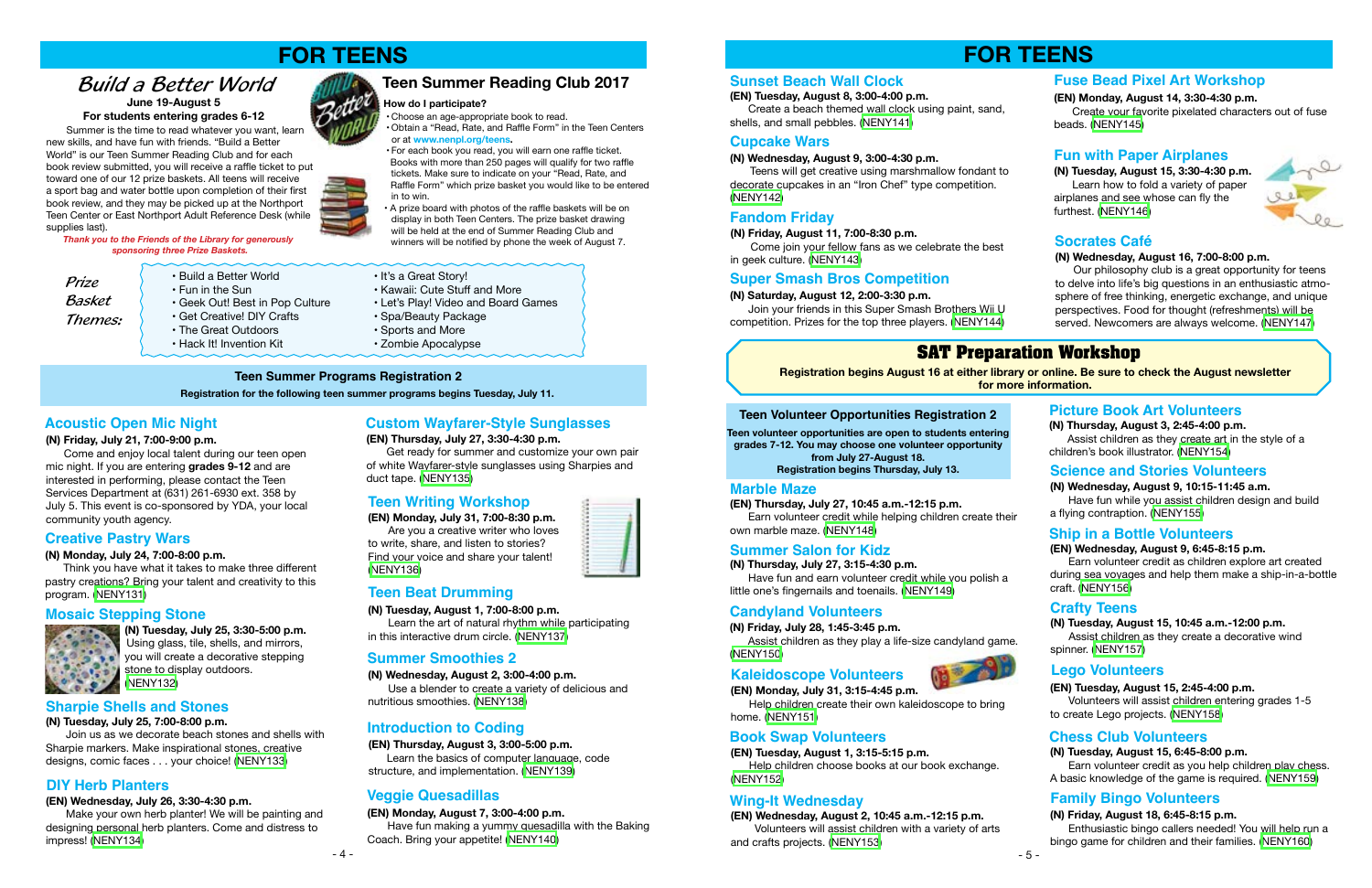

**(N) Wednesday, July 5, 3:00 p.m. in**

*Children 4 years and up with adult; siblings welcome* Families are welcome to come and build with materials of all sizes and textures. (60 min.)

#### $\frac{\sum\limits_{\alpha\in\mathcal{P}}\mathbb{P}}{\sum\limits_{\alpha\in\mathcal{P}}\mathbb{P}}$  Newbery Club **in**

**(N) Wednesday, July 5, 7:00 p.m.** *Children entering grades 4 and up*

 Be the first to read advance copies of new books, participate in informal book discussions, and vote for the best book of the year. New members are always welcome. (60 min.)

#### **Jumbo Speed Stacking**

#### **(N) Thursday, July 6, 4:00 p.m.**

*Children entering grades 2-5*

 Children will compete in teams to see who can get the fastest time in a jumbo version of the popular cup stacking game. A watermelon snack will be provided. Please wear sneakers (60 min.) [\(NENJ229\)](http://alpha1.suffolk.lib.ny.us/record%3Dg1073338~S43)

**(N) Thursday, July 6, 7:00 p.m.** *Children entering grades 3-6* Learn new strategies to improve your game while

## **Chess Club drop in**

playing with other kids and teen volunteers. (45 min.)

#### **Crayons, Scissors, and Glue, Oh My! drop**

#### **(EN) Monday, July 10, 3:00 p.m. in**

 *Children 3-10 years with adult; siblings welcome* Enjoy a room full of art supplies and craft projects. (60 min.)



#### **PlayHooray Families**

#### **(N) Monday, July 10, 7:00 p.m.**

*Children birth-5 years with adult; siblings welcome*

*Registration for the following programs is underway. Registration for the following programs begins*<br>*Registration for the following programs begins***<br><b>***Registration for the following programs begins Thursday, June 29.* **drop in** *indicates no registration required.*

#### $\mathcal{F}_{\text{drop}}^{\text{max}}$  Family Build It

 The whole family will enjoy this interactive class with lots of music and instruments to play-along. (45 min.) [\(NENJ233\)](http://alpha1.suffolk.lib.ny.us/record%3Dg1073344~S43)

#### **Budding Boat Engineers**

#### **(N) Tuesday, July 11, 10:30 a.m.**

*Children 3-6 years with adult; siblings welcome*

 Little builders will explore what floats, sinks, and sails away in this hands-on program. Design your own boat to take home. One project per family. (60 min.) ([NENJ234](http://alpha1.suffolk.lib.ny.us/record%3Dg1073345~S43))

#### **Crafty Kids: Key Wind Chime**

**(EN) Tuesday, July 11, 4:00 p.m.**

*Children 6-8 years*

 Make your own wind chime to enjoy at home using recycled keys and yarn. (45 min.) [\(NENJ235\)](http://alpha1.suffolk.lib.ny.us/record%3Dg1073299~S43)

#### **Me and You Music**

#### **(N) Friday, July 7, 7:00 p.m.**

*Children birth-5 years with adult; siblings welcome* The music of singer-songwriter Keri Wirth will calm and inspire young families in this fun, interactive show. (45 min.) ([NENJ231](http://alpha1.suffolk.lib.ny.us/record%3Dg1073343~S43))

#### We're bringing the beach to the Library! Learn about local marine life in this hands-on program featuring sea stars, shellfish, hermit crabs, snails, and horseshoe crabs. (50 min.) [\(NENJ240](http://alpha1.suffolk.lib.ny.us/record%3Dg1073352~S43))

 **(EN) Wednesday, July 12, 10:00 a.m.** *Children birth-5 years with adult; siblings welcome*

#### **Shake, Rattle, and Read drop in**

 Have fun reading stories, singing songs, and sharing rhymes and fingerplays in this interactive program for families. (30 min.)

**July 1–July 31**

*Babies and toddlers birth-2 years* Read 20 books with your baby or toddler and record the titles. Bring the completed reading record to a Children's Librarian at either building from August 1-19. Your child will receive a special prize for completing the club. (NENJ216)

**Mondays-Fridays, June 19-August 4**  10:00 a.m.-8:00 p.m. **Saturdays, June 24-August 5** 10:00 a.m.-4:00 p.m. **Summer Reading Club Hours**



Craft packets to make and enjoy at home will be available at both library buildings beginning on the following dates:

## **FOR CHILDREN**



Children (preschool through grade 6) get prizes for the books they read at home when they join the Summer Reading Club with their Library card at either building or online from June 19-August 5.

July 10: Build-a-Bot July 17: Tools of the Trade July 24: Ricochet Rocket July 31: DIY Surprise

#### **Summer Reading Club Read to Your Baby!**



#### **Take Home Crafts**

#### **Jump Bunch Games**

#### **(N) Friday, July 14, 3:00 p.m.**

*Children 5-7 years*

Wear your sneakers for this exciting mix of active games. (60 min.) [\(NENJ239](http://alpha1.suffolk.lib.ny.us/record%3Dg1073350~S43))

#### **(N) Friday, July 14, 7:00 p.m.**

#### **Stuffed Animal Sleepover drop in**

*Children 4 years and up with adult; siblings welcome* Bring your stuffed animal for a special storytime and leave him in the Library overnight for a slumber party. Pick up your furry friend anytime on Saturday after 1:00 p.m. and find out how they spent their night! (30 min.)

#### **Seashore Safari**

**(N) Monday, July 17, 3:00 p.m.** *Children entering grades 1-5*



#### **Summer Sing-Along**

#### **(N) Monday, July 17, 7:30 p.m.**

*Children birth-5 years with adult; siblings welcome* Enjoy the kid-friendly music of singer-songwriter Rory Michelle in this summer-inspired family concert in the Library Courtyard. (30 min.) [\(NENJ241](http://alpha1.suffolk.lib.ny.us/record%3Dg1073353~S43))

#### **Minecraft Play Space**

#### **(EN) Tuesday, July 18, 7:00 p.m.**

*Children entering grades 1-5*

Fans of the popular game will enjoy crafting their own figures and background out of paper and cardboard. (60 min.) [\(NENJ242\)](http://alpha1.suffolk.lib.ny.us/record%3Dg1073307~S43)

## **FOR CHILDREN**

## **Inclusive Family Magic**

#### **(EN) Wednesday, July 19, 11:00 a.m.**

*Children entering grades 1-5 with adult; siblings welcome* Magic can be a great way to help develop interactive social skills. A professional magician will give close-up demonstrations that include the audience and reveal the secrets behind certain magic tricks. (60 min.) [\(NENJ243\)](http://alpha1.suffolk.lib.ny.us/record%3Dg1073308~S43)

#### **Improv 4 Kids**

#### **(N) Wednesday, July 19, 3:00 p.m.**

*Children entering grades K-5; adults and siblings welcome* Be ready to laugh in this high-energy show featuring stories, skits, songs, and dance based on suggestions from the audience. (60 min.) ([NENJ244](http://alpha1.suffolk.lib.ny.us/record%3Dg1073358~S43))

#### **Hey Diddle Diddle**

**(N) Thursday, July 20, 10:00 a.m.** *Children birth-23 months with adult; siblings welcome*

Enjoy books, fingerplays, nursery rhymes, and special time with your little one. (30 min.) ([NENJ245\)](http://alpha1.suffolk.lib.ny.us/record%3Dg1073359~S43)

#### **Finger Knitting**

#### **(EN) Thursday, July 13, 7:00 p.m.**

*Children entering grades 3-6* Learn how to knit a scarf, headband, toy snakes,

and more, without using needles. All yarn is provided. (60 min.) ([NENJ238](http://alpha1.suffolk.lib.ny.us/record%3Dg1073306~S43))

## **Tall Ships and Pirate Tales**

#### **(N) Wednesday, July 12, 3:30 p.m.**

*Children entering grades 1-5; adults and siblings welcome*

Ahoy! Come along for some thrilling storytelling on the high seas while witnessing the science behind clouds, combustion, air pressure, and more. (45 min.) [\(NENJ236\)](http://alpha1.suffolk.lib.ny.us/record%3Dg1073346~S43)

#### **Sensory Fun**

**(N) Thursday, July 13, 11:00 a.m.** *Children 3-5 years with adult; siblings welcome*

Partner with your child in a creative environment to explore fun activities that will stimulate their senses. (60 min.) ([NENJ237](http://alpha1.suffolk.lib.ny.us/record%3Dg1073347~S43))

#### **SMART Board "Win, Lose, or Draw!"**

#### **(N) Thursday, July 20, 7:00 p.m.**

*Children entering grades 4-6*

Try to get your teammates to guess what you draw on the electronic SMART Board in this fast and furious game of Pictionary. Prizes will be awarded to the winning team! (60 min.) [\(NENJ246\)](http://alpha1.suffolk.lib.ny.us/record%3Dg1073361~S43)

#### **Dr. Seuss Party!**

**(N) Friday, July 21, 11:00 a.m.** *Children 4-6 years*



Celebrate the many characters of beloved author Dr. Seuss with crafts, games, and stories. (60 min.) ([NENJ247\)](http://alpha1.suffolk.lib.ny.us/record%3Dg1073362~S43)

## $\frac{\partial \mathbf{p}}{\partial \mathbf{p}}$  Pajama Storytime: Fun in the Sun

#### **(N) Friday, July 21, 7:00 p.m.**

*Children birth-5 years with adult; siblings welcome* Join the fun as we share stories about summer in this active family storytime with fingerplays, music, movement, and more! (30 min.)

#### $\sum_{\text{dropZ}}^{\infty}$  Tots & Toys

#### **(EN) Saturday, July 22, 10:00 a.m. in**

*Children 1-4 years with adult; siblings welcome* Kids will have a great time in this open-ended play environment as they explore a variety of educational toy stations. (60 min.)

*Stop by the Library and pick up the July bookmark by Fiona Holt. A reading list compiled by Children's Librarians* 

# live into

*is on the back.*





#### **The Bookmark Spot**

*Children entering grades 4 and up with adult* Rob Buyea's riveting novel is about seven kids, one amazing teacher, and the school year that changed their lives. Parents and children will enjoy a lively discussion as well as refreshments. Please pick up a copy of the book in the Children's Room to keep. (75 min.) [\(NENJ248\)](http://alpha1.suffolk.lib.ny.us/record%3Dg1073365~S43)

#### **(N) Thursday, August 10, 7:00 p.m. Open for Discussion:** *Because of Mr. Terupt*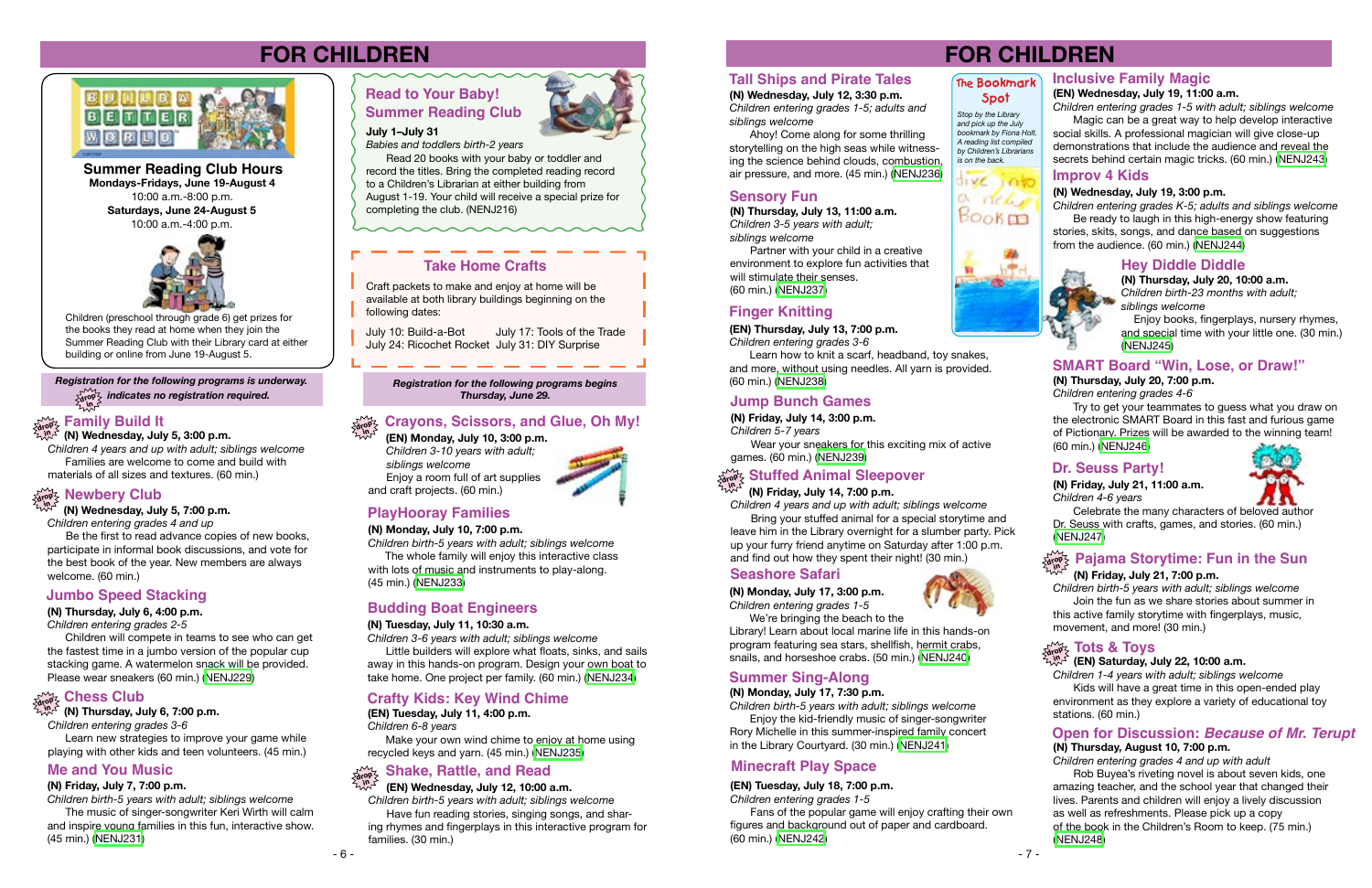

#### **Magic Workshop**

**(EN) Tuesday, July 25, 7:00 p.m.** *Children entering grades 3-5* A professional magician will unveil the secrets behind many popular magic tricks. (60 min.) [\(NENJ251\)](http://alpha1.suffolk.lib.ny.us/record%3Dg1073310~S43)

#### **Imagination Playground**

#### **(N) Wednesday, July 26, 3:30 p.m.**

*Children entering grades 1-5*

See what you can build with giant foam blocks. (60 min.) ([NENJ252](http://alpha1.suffolk.lib.ny.us/record%3Dg1073370~S43))

> **(EN) Wednesday, July 26, 6:30 p.m.** *Children 5 years and up with adult; siblings welcome*

#### **Wednesday Night Movie & Craft: drop in** *The LEGO Batman Movie*



 Create a craft and munch on snacks while watching Batman and Robin defeat the villains of Gotham City. Rated PG. (105 min.)

#### **Marble Maze**

**(EN) Thursday, July 27, 11:00 a.m.**

*Children entering grades 3-5*

Use a box top and straws to design and create your own marble maze to take home. (45 min.) [\(NENJ253\)](http://alpha1.suffolk.lib.ny.us/record%3Dg1073312~S43)

#### **Summer Salon Day**

**(N) Thursday, July 27, 3:30 p.m.** *Children entering grades 1-5*

 Make an appointment to have your fingernails and toenails polished by our teen volunteers. Be sure to wear open-toed shoes. (45 min.) [\(NENJ254\)](http://alpha1.suffolk.lib.ny.us/record%3Dg1073371~S43)

#### **Books Taste Good**

**(EN) Friday, July 28, 11:00 a.m.**

*Children 4-6 years*

Kids will devour some great stories and create an edible craft. Please inquire if food allergies are a concern. (45 min.) [\(NENJ255\)](http://alpha1.suffolk.lib.ny.us/record%3Dg1073313~S43)

#### **Life-Size Candyland drop**

#### **(N) Friday, July 28, 2:00 p.m. in**

*Children 3-10 years with adult; siblings welcome* Stop by anytime between 2:00 and 3:30 p.m. to experience the classic board game as you never have before! Move along as your own game piece from the Peppermint Forest, through the Lollipop Woods, and all the way to the Candy Castle. (90 min.)

#### **What Do You See?**

#### **(EN) Monday, July 31, 3:30 p.m.**

*Children entering grades 2-5*

Have some fun with mirrors as you create incredible reflections and construct your own kaleidoscope to bring home. (60 min.) ([NENJ256](http://alpha1.suffolk.lib.ny.us/record%3Dg1073315~S43))

#### **Block Party drop**

#### **(N) Friday, July 28, 7:00 p.m. in**

*Children 1-4 years with adult; siblings welcome* Children will learn to use their minds as well as their muscles while they have fun building with various blocks and playing with others. (60 min.)

## **FOR CHILDREN**

#### *Registration for the following programs begins Tuesday, July 11.*

#### **Build a Veggie Bicycle**

**(N) Monday, July 24, 4:00 p.m.** *Children entering grades 1-5*

> Get your creative juices flowing while you learn how to draw a jaguar and add color using oil pastels. (60 min.) [\(NENJ262](http://alpha1.suffolk.lib.ny.us/record%3Dg1073333~S43))

Use your imagination and build a bicycle out of fresh vegetables and fruit. (60 min.) [\(NENJ249\)](http://alpha1.suffolk.lib.ny.us/record%3Dg1073367~S43)

#### **PlayHooray Kids**

#### **(N) Tuesday, July 25, 10:00 a.m.**

*Children 18 months-5 years with adult; siblings welcome* Get ready to sing and dance while playing with hula hoops, maracas, and more. (45 min.) ([NENJ250\)](http://alpha1.suffolk.lib.ny.us/record%3Dg1073369~S43)

#### **Jump Bunch Parachute Fun**



**(N) Tuesday, August 1, 10:00 a.m.** *Children 2-4 years with adult; siblings welcome* Little ones and their grownups will make the parachute wave and soar in this fun, active program. (45 min.) ([NENJ257](http://alpha1.suffolk.lib.ny.us/record%3Dg1073375~S43))

#### **(EN) Tuesday, August 1, 4:00 p.m.**

*Children 3-10 years with adult; siblings welcome* Come in anytime between 4:00 and 5:00 p.m. to

#### **Book Swap drop in**

trade books from your home library for swap dollars and "purchase" pre-owned, new-to-you books. (60 min.)

#### **(EN) Tuesday, August 1, 7:00 p.m.**

#### **Pajama Storytime: drop in Bouncing Bedtime Stories**

*Children birth-5 years with adult; siblings welcome* Join the fun as we share stories about animal bedtimes in this active family storytime with fingerplays, music, movement, and more! (30 min.)

 **(EN) Wednesday, August 2, 11:00 a.m.**

## **Wing-It Wednesday drop in**

*Children 3-10 years with adult; siblings welcome* Enjoy a room full of art supplies and craft projects. (60 min.)

#### **A Note About Program Attendance:**

Our goal is to maximize attendance and thereby offer as many Northport-East Northport children as possible the opportunity to enjoy Library programs.

- Please arrive 10 minutes before the start of a program.
- If you have not arrived by the start time, your child's place may be given to someone waiting.
- Your place will be held if you call to tell us that you will be late. • Children will be admitted, as space permits, in the following order: waitlist, standby NENPL cardholders, and non-district patrons.

#### **Rainforest Art Adventure**



**(EN) Friday, August 4, 3:00 p.m.** *Children 4-6 years*

Through step-by-step instructions, young artists will create a beautiful parrot using watercolors. (60 min.) [\(NENJ261\)](http://alpha1.suffolk.lib.ny.us/record%3Dg1073331~S43)

#### **Jaguar Art Adventure**

**(EN) Friday, August 4, 4:30 p.m.**

*Children 7-11 years*

#### **Go Wild about Llamas**

#### **(N) Saturday, August 5, 10:00 a.m.**

*Children 5-10 years; adults and siblings welcome* Learn about this gentle animal while taking a glimpse into South American culture. Includes a visit with two live llamas in the Library Courtyard. (60 min.) [\(NENJ263\)](http://alpha1.suffolk.lib.ny.us/record%3Dg1073380~S43)

## **FOR CHILDREN**

*Registration for the following programs begins Wednesday, July 26.* 

#### **Science and Stories:** *Clorinda Takes Flight*



**(N) Wednesday, August 9, 10:30 a.m.** *Children 4-6 years*

After reading the story of how Clorinda develops the perfect flying machine, use a trial and error approach to build and design your own flying contraption. (60 min.) ([NENJ264](http://alpha1.suffolk.lib.ny.us/record%3Dg1073390~S43))

#### **Ship in a Bottle Workshop**

#### **(EN) Wednesday, August 9, 7:00 p.m.** *Children 7-11 years*

Explore why and how seafarers created art during their voyages at sea, and engineer a kid-friendly ship in a bottle to take home. (60 min.) ([NENJ265](http://alpha1.suffolk.lib.ny.us/record%3Dg1073334~S43))

#### **The 60-Second Challenge**

#### **(N) Thursday, August 10, 3:30 p.m.**

*Children 7-10 years*

Kids get only one minute to complete each fun and challenging activity as they try to lead their team to victory. Please wear sneakers. (45 min.) [\(NENJ266\)](http://alpha1.suffolk.lib.ny.us/record%3Dg1073393~S43)

#### **Block Party**

#### **(N) Friday, August 11, 10:00 a.m.**

*Children 1-4 years with adult; siblings welcome*

 Children will learn to use their minds as well as their muscles while they have fun building with various blocks and playing with others. (60 min.)



#### **Bridges Brixology**

#### **(N) Monday, August 14, 3:30 p.m.** *Children entering grades 2-6*

Young engineers will put their minds to work as they test different designs trying to build the strongest bridge using LEGOs. (60 min.) [\(NENJ267\)](http://alpha1.suffolk.lib.ny.us/record%3Dg1073396~S43)

#### **PlayHooray Families**

#### **(EN) Monday, August 14, 7:00 p.m.**

*Children birth-5 years with adult; siblings welcome* The whole family will love this interactive class with lots of music and instruments to play along. (45 min.) [\(NENJ268\)](http://alpha1.suffolk.lib.ny.us/record%3Dg1073335~S43)

#### **Crafty Kids: CD Wind Spinner**

#### **(N) Tuesday, August 15, 11:00 a.m.** *Children 4-5 years*

Transform an old CD using sequins and gems to create a decoration for your yard. (45 min.) [\(NENJ269\)](http://alpha1.suffolk.lib.ny.us/record%3Dg1073398~S43)

- 9 -

#### **Binary Bracelets**

#### **(N) Wednesday, August 2, 3:30 p.m.** *Children entering grades 4-6*

Learn how computers communicate and make a personalized bead bracelet displaying your initials in binary code. (45 min.) ([NENJ258](http://alpha1.suffolk.lib.ny.us/record%3Dg1073376~S43))

#### **Hey Diddle Diddle**

#### **(EN) Thursday, August 3, 10:00 a.m.**

*Children birth-23 months with adult; siblings welcome* Enjoy books, fingerplays, nursery rhymes, and special

time with your little one. (30 min.) ([NENJ259](http://alpha1.suffolk.lib.ny.us/record%3Dg1073322~S43))

#### **(N) Thursday, August 3, 3:00 p.m.**

*Children 4-6 years*

#### **Picture Book Art:** *Maybe Something Beautiful*

Get inspired by the neighborhood in F. Isabel Campoy's modern favorite and bring your own cityscape to life. (45 min.) [\(NENJ260\)](http://alpha1.suffolk.lib.ny.us/record%3Dg1073377~S43)

## $\sum_{\text{drop}_\text{X}^2}^\infty$  Newbery Club

#### **(N) Friday, August 4, 10:00 a.m.**

*Children birth-5 years with adult; siblings welcome* Have fun reading stories, singing songs, and sharing rhymes and fingerplays. (30 min.)

*Children entering grades 4 and up*

 **(N) Thursday, August 3, 7:00 p.m. in**

Be the first to read advance copies of new books and participate in informal book discussions. (60 min.)

## $\frac{d}{dx}$  Shake, Rattle, and Read

 **Anything Goes Legos**

#### **(EN) Tuesday, August 15, 3:00 p.m.**

*Children entering grades 1-5* 

Use the Library's LEGOs to build your own creation that will go on display in the Children's Room. (45 min.)

**drop in**

#### **School Supply Donation Drive**



Children can help kids in need by donating new pencils, paper, crayons, notebooks, and other school supplies. Family Service League donation bins will be available in the Children's Room in both library buildings beginning **July 24.**